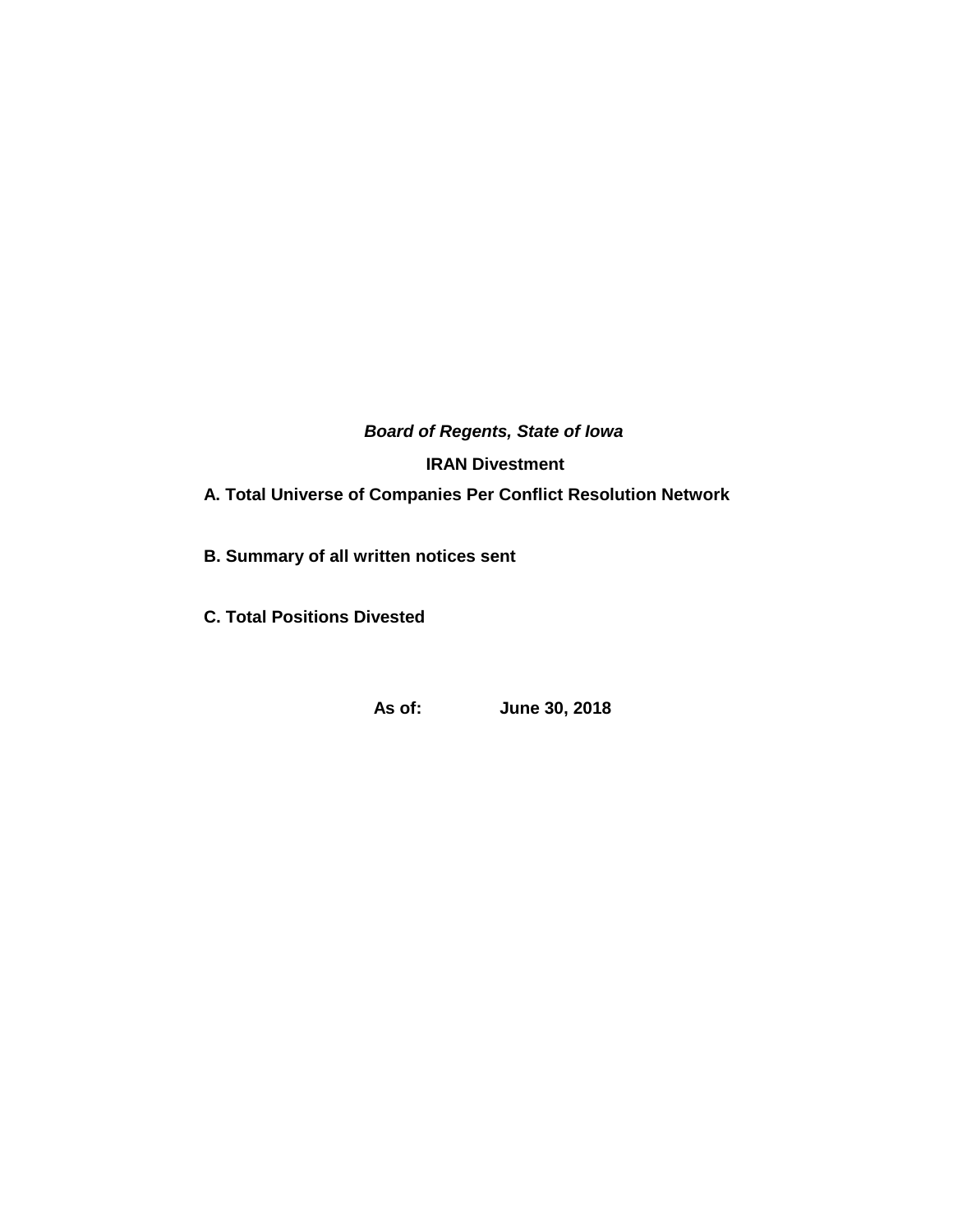# **A. Total Universe of IRAN Scrutinized Companies**

| As of June 30, 2018                                                |                 |
|--------------------------------------------------------------------|-----------------|
| <b>COMPANY</b>                                                     | <b>CATEGORY</b> |
| Aban Offshore Ltd.                                                 | Scrutinized     |
| <b>Arabian Pipes Co</b>                                            | Scrutinized     |
| new Bilfinger SE                                                   | Scrutinized     |
| <b>Capital Product Partners LP</b>                                 | Scrutinized     |
| Chadormalu Mineral & Ind. Co.                                      | Scrutinized     |
| China Camc Engineering Co. Ltd                                     | Scrutinized     |
| China Nonferrous Metal Industry's Foreign Eng. And Const. Co. Ltd. | Scrutinized     |
| <b>China Oilfield Services</b>                                     | Scrutinized     |
| <b>China Petroleum &amp; Chemical Corp</b>                         | Scrutinized     |
| <b>China Railway Group Ltd</b>                                     | Scrutinized     |
| <b>Chiyoda Corporation</b>                                         | Scrutinized     |
| <b>Daelim Industrial</b>                                           | Scrutinized     |
| Daewoo Engineering & Construction                                  | Scrutinized     |
| Danieli & C                                                        | Scrutinized     |
| <b>DNO ASA</b>                                                     | Scrutinized     |
| F.L.Smidth & Co. AS                                                | Scrutinized     |
| <b>Gazprom OAO</b>                                                 | Scrutinized     |
| Gruppo Waste Italia SpA                                            | Scrutinized     |
| <b>Hyundai Corporation</b>                                         | Scrutinized     |
| <b>Hyundai Engineering and Construction</b>                        | Scrutinized     |
| <b>Hyundai Mobis</b>                                               | Scrutinized     |
| <b>Hyundai Motor</b>                                               | Scrutinized     |
| Indian Oil Corporation Ltd.                                        | Scrutinized     |
| <b>Inpex Corporation</b>                                           | Scrutinized     |
| Inter Rao Ues JSC                                                  | Scrutinized     |
| Japan Drilling Co., Ltd.                                           | Scrutinized     |
| Japan Petroleum Exploration Co., Ltd.                              | Scrutinized     |
| new Kobe Steel Ltd                                                 | Scrutinized     |
| <b>Korea Electric Power</b>                                        | Scrutinized     |
| <b>Korea Gas Corporation</b>                                       | Scrutinized     |
| <b>Maire Tecnimont S.p.A.</b>                                      | Scrutinized     |
| Man SE                                                             | Scrutinized     |
| <b>Marubeni Corporation</b>                                        | Scrutinized     |
| <b>Mitsubishi Materials Corporation</b>                            | Scrutinized     |
| <b>Motor Sich</b>                                                  | Scrutinized     |
| <b>Norinco Intl Cooperation Ltd</b>                                | Scrutinized     |
| Oil & Natural Gas Corporation Ltd.                                 | Scrutinized     |
| Oil India Ltd                                                      | Scrutinized     |
| <b>OMV AG</b>                                                      | Scrutinized     |
| <b>Outotec</b>                                                     | Scrutinized     |
| PetroChina Co. Ltd.                                                | Scrutinized     |
| <b>PJSC Tatneft</b>                                                | Scrutinized     |
| Polskie Gornictwo Naftowe I Gazownictwo SA                         | Scrutinized     |
| <b>Porsche Automobil Holding SE</b>                                | Scrutinized     |
| Posco                                                              | Scrutinized     |
| Posco Daewoo Corp                                                  | Scrutinized     |
| Power Construction Corporation of China, Ltd.                      | Scrutinized     |
| <b>Poyry Plc</b>                                                   | Scrutinized     |
| <b>Royal Dutch Shell PLC</b>                                       | Scrutinized     |
| Shipping Corporation of India, Ltd                                 | Scrutinized     |
| <b>Siemens AG</b>                                                  | Scrutinized     |
| <b>Sinopec</b>                                                     | Scrutinized     |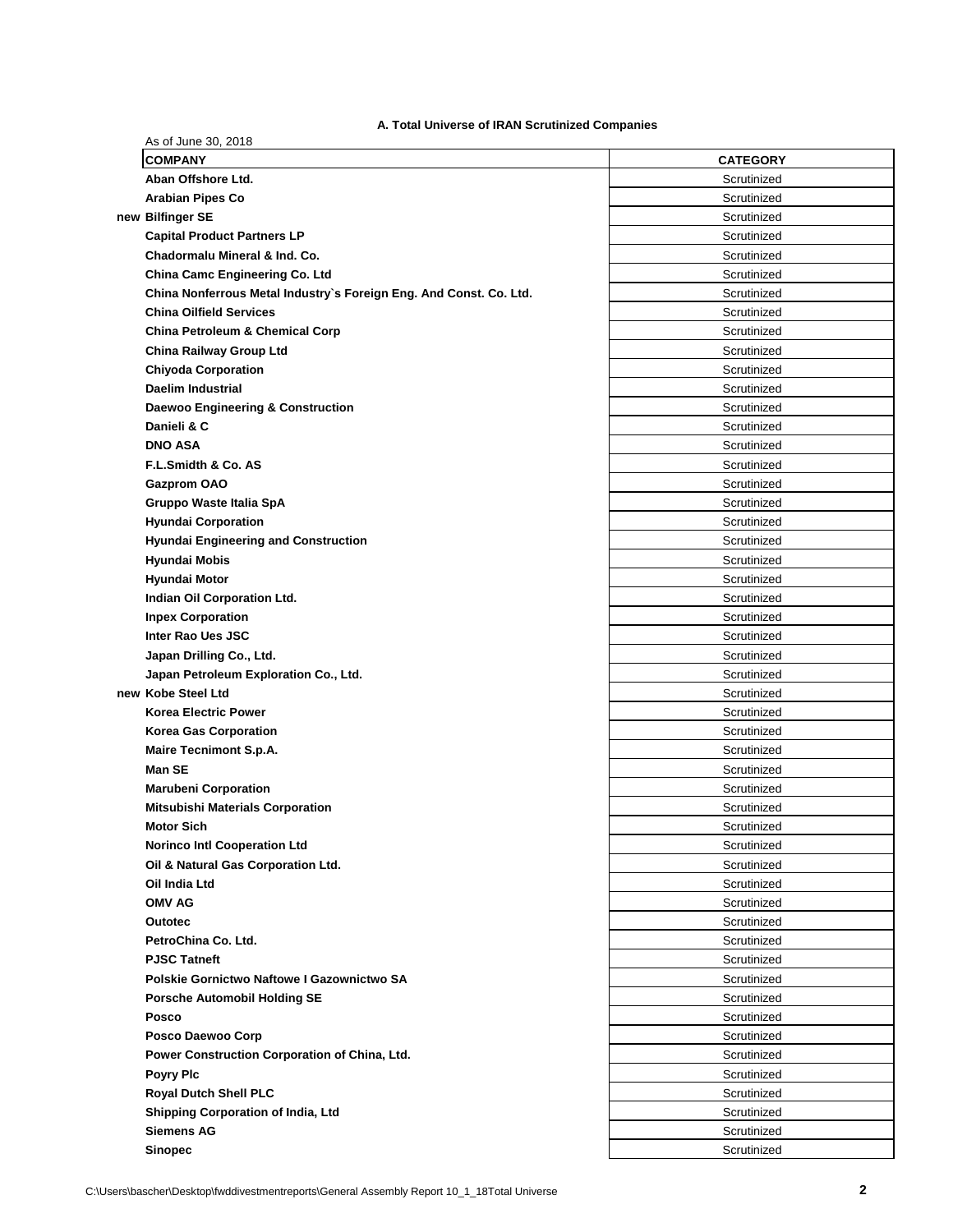| A. Total Universe of IRAN Scrutinized Companies |  |
|-------------------------------------------------|--|
|-------------------------------------------------|--|

|                                    | A TOM OM YORGO OF MANY CORMITIED COMPANION |
|------------------------------------|--------------------------------------------|
| As of June 30, 2018                |                                            |
| <b>COMPANY</b>                     | <b>CATEGORY</b>                            |
| new Sk Holdings Co. Ltd.           | Scrutinized                                |
| <b>Sojitz Corp</b>                 | Scrutinized                                |
| <b>Total SA</b>                    | Scrutinized                                |
| <b>United Aircraft Corporation</b> | Scrutinized                                |
| Volkswagen AG                      | Scrutinized                                |
| Zio Podolsk Machinery Plant        | Scrutinized                                |
|                                    |                                            |
|                                    |                                            |
|                                    |                                            |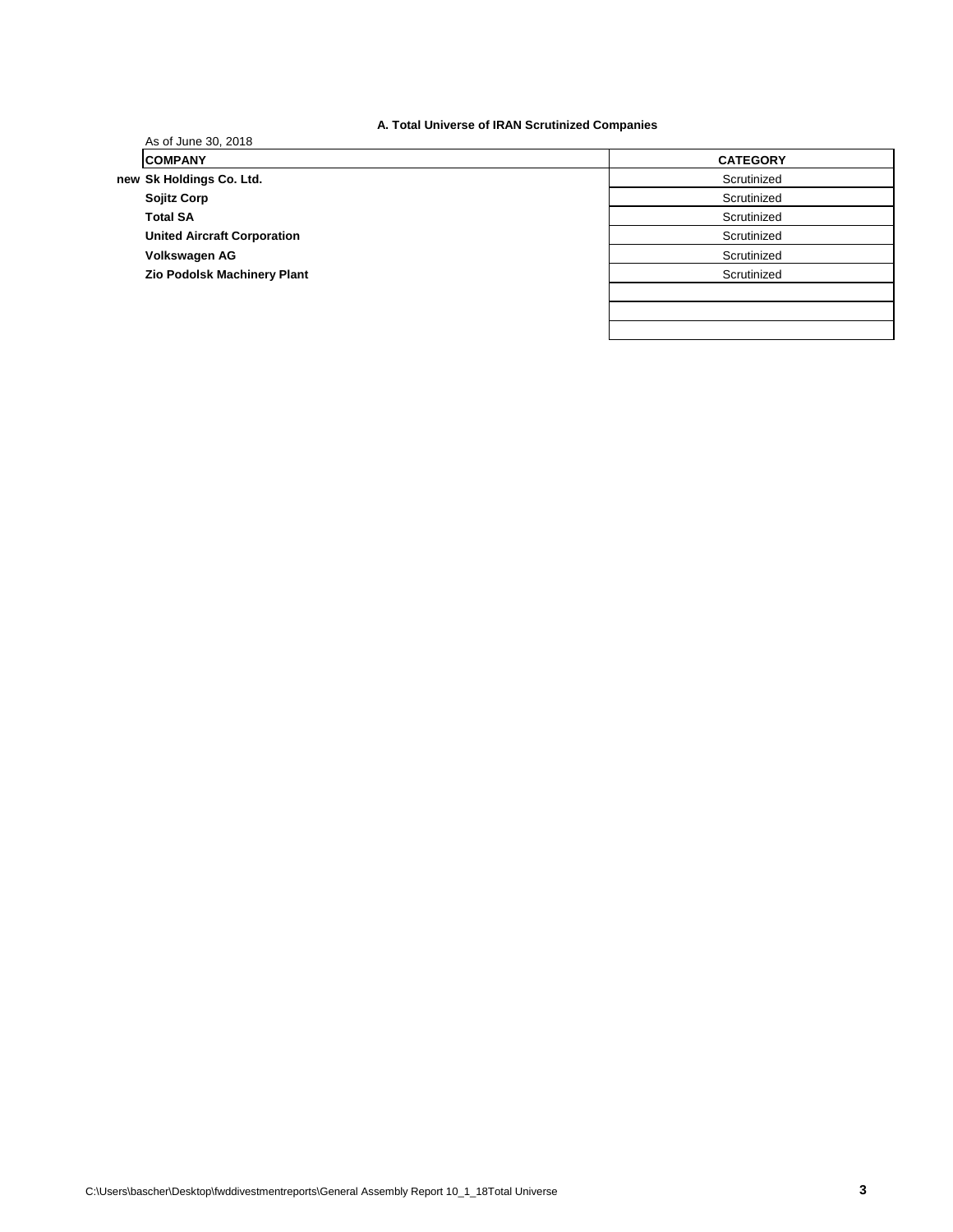### **B. Summary of all written notices**

**Each Quarter Board of Regents notified Regent institutions of Iran Divestment Task Force document valid for the quarter ended** that lists scrutinized companies. Institutions asked to identify any of these companies within their investment holdings. Institutions responded.

# **The following chart summarizes the number of companies contacted in fiscal year 2015 pursuant of chapter 12F**

| <b>Time Period</b> | <b>Number</b> |
|--------------------|---------------|
| September 30, 2017 | AII-62        |
| December 31, 2017  |               |
| March 31, 2018     |               |
| June 30, 2018      |               |

**October 1, 2018** File annual report

Post notice on Regents website that Iran Divestment annual report has been filed and is available upon request.

#### **List of Board of Regents "Scrutinized Companies"**

**As of June 30, 2018**

| Company                          | <b>Letters Mailed</b> | Category                | <b>Direct Holding</b> | Indirect<br>Holding |
|----------------------------------|-----------------------|-------------------------|-----------------------|---------------------|
| Annual Letter to all Scrutinized |                       |                         |                       |                     |
| Companies                        | 1st Qtr               | Highest Offender        |                       | x                   |
| Hyundai Corporation              | 3rd Qtr               | Highest Offender        |                       | x                   |
| Norinco Intl Cooperation Ltd     | 3rd Qtr               | Highest Offender        |                       | x                   |
| Sinopec                          | 3rd Qtr               | <b>Highest Offender</b> |                       | x                   |
|                                  |                       |                         |                       |                     |
|                                  |                       |                         |                       |                     |
|                                  |                       |                         |                       |                     |
|                                  |                       |                         |                       |                     |
|                                  |                       |                         |                       |                     |
|                                  |                       |                         |                       |                     |
|                                  |                       |                         |                       |                     |
|                                  |                       |                         |                       |                     |
|                                  |                       |                         |                       |                     |
|                                  |                       |                         |                       |                     |
|                                  |                       |                         |                       |                     |
|                                  |                       |                         |                       |                     |
|                                  |                       |                         |                       |                     |

Companies deemed "Inactive" by the Iran Divestment Task Force are not subject to divestment. Letters are sent annually.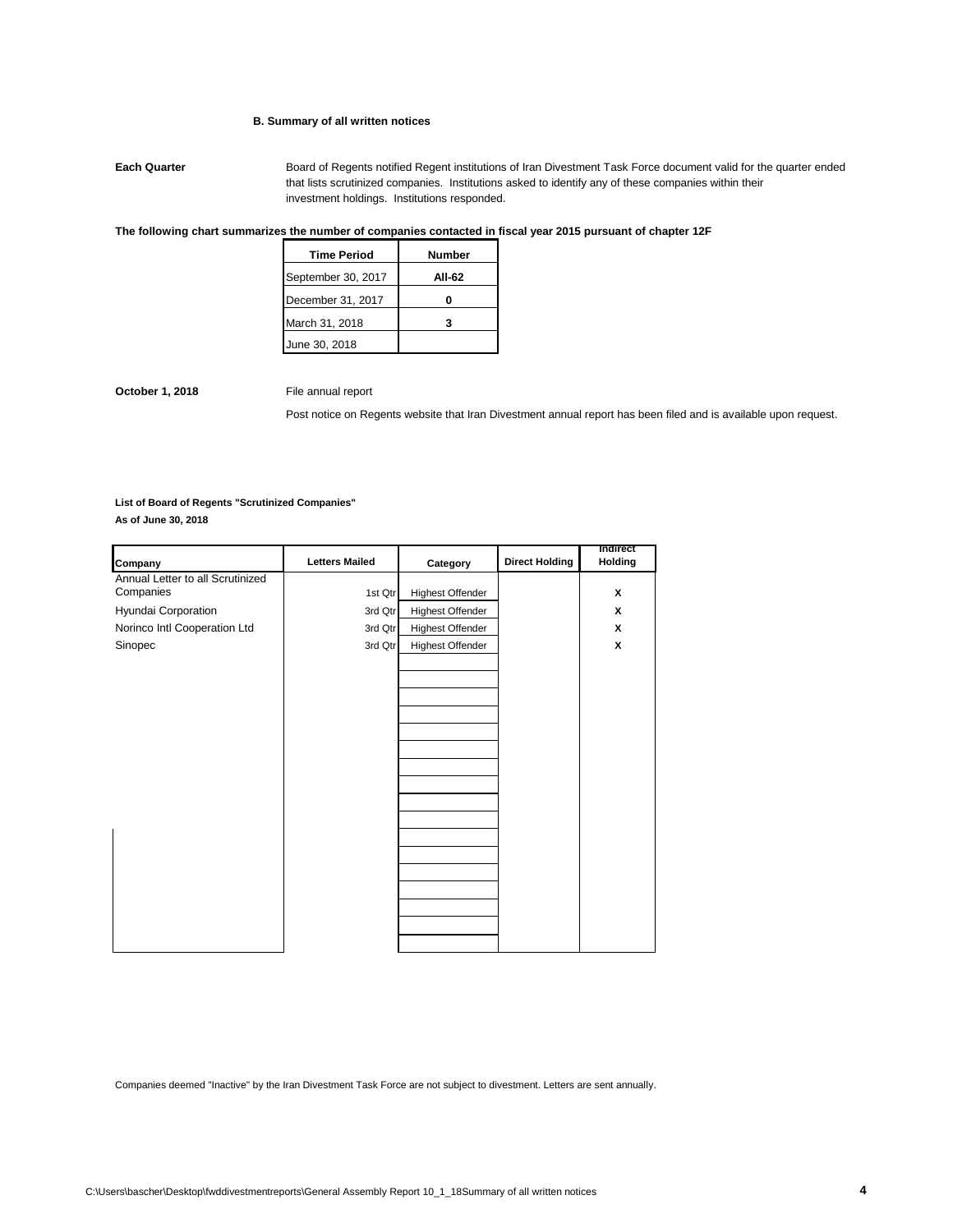### **C. Total Positions Divested**

| Company | <b>Security</b> | Manager                    | Category | <b>Active/Inactive</b>                                | <b>Shares</b> | <b>Book Cost</b>         | <b>Principal Rec'd</b>   | Gain/Loss                |
|---------|-----------------|----------------------------|----------|-------------------------------------------------------|---------------|--------------------------|--------------------------|--------------------------|
|         |                 |                            |          |                                                       |               |                          |                          | $\overline{\phantom{a}}$ |
|         |                 |                            |          |                                                       |               |                          |                          | $\overline{\phantom{a}}$ |
|         |                 | Average Cost of the shares |          |                                                       |               | $\overline{\phantom{0}}$ |                          |                          |
|         |                 | <b>Proceeds</b>            |          |                                                       |               |                          | $\overline{\phantom{a}}$ |                          |
|         |                 |                            |          | Difference between Cost of shares and Sale of shares: |               |                          |                          | ۰                        |
|         |                 |                            |          |                                                       |               |                          |                          |                          |

**No funds required divestment**